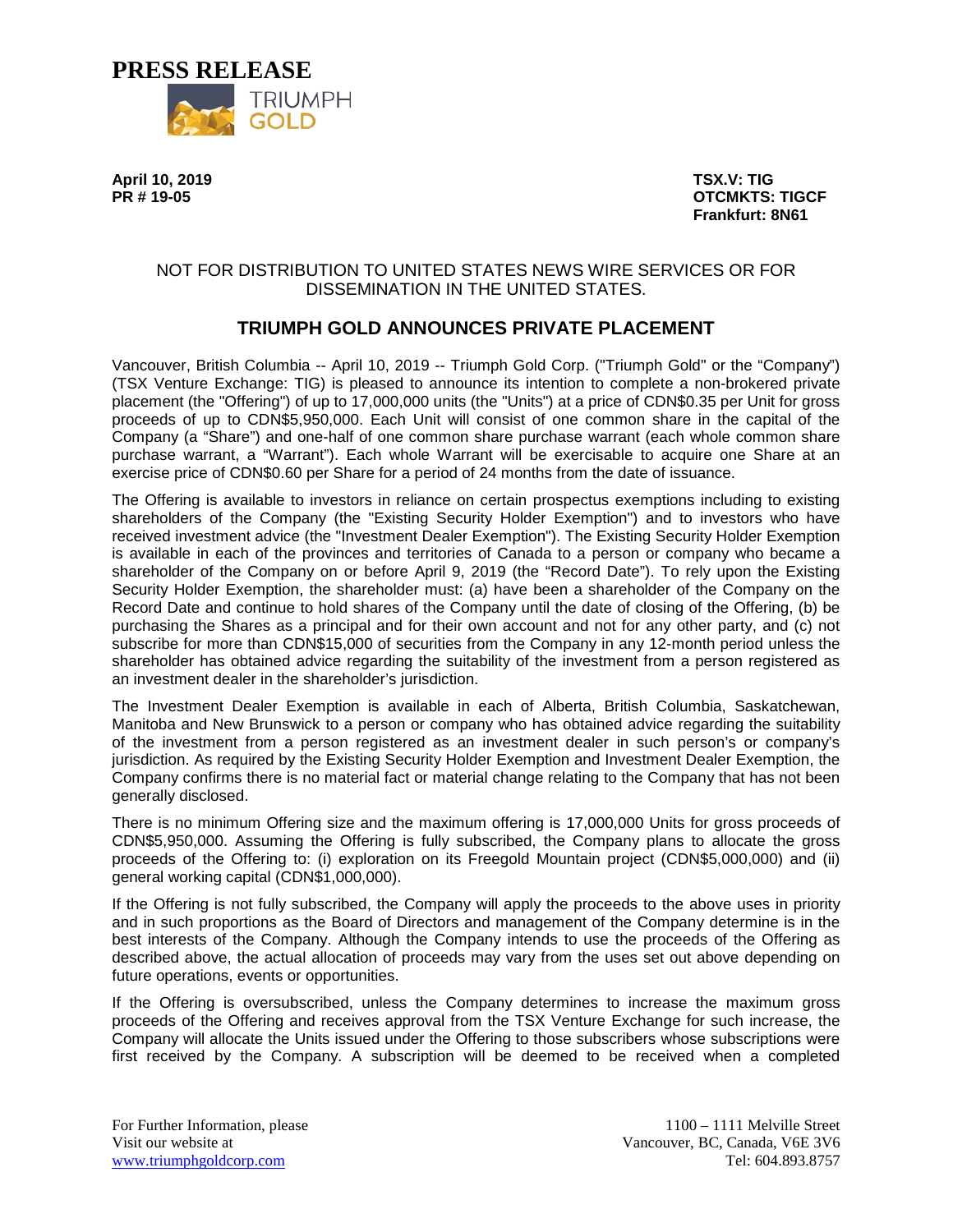**PRESS RELEASE**



subscription agreement together with payment of the subscription amount has been received by the Company.

Certain insiders of the Company may acquire Units in the Offering. Any participation by insiders in the Offering would constitute a "related party transaction" as defined under Multilateral Instrument 61-101 *Protection of Minority Security Holders in Special Transactions* ("MI 61-101"). However, the Company expects such participation would be exempt from the formal valuation and minority shareholder approval requirements of MI 61-101 as neither the fair market value of the Units subscribed for by the insiders, nor the consideration for the Units paid by such insiders, would exceed 25% of the Company's market capitalization.

The Company may pay finder's fees on a portion of the Offering, subject to compliance with the policies of the TSX Venture Exchange and applicable securities legislation.

Closing of the Offering is subject to approval of the TSX Venture Exchange.

The securities issued under the Offering, and any Shares that may be issuable on exercise of any such securities, will be subject to a statutory hold period expiring four months and one day from the date of issuance of such securities. Additional resale restrictions and legends may apply in the United States and other jurisdictions.

#### **About Triumph Gold Corp.**

Triumph Gold Corp. is a growth oriented Canadian-based precious metals exploration and development company. Triumph Gold Corp. is focused on creating value through the advancement of the district scale Freegold Mountain project in Yukon. For maps and more information, please visit our website [www.triumphgoldcorp.com](http://www.triumphgoldcorp.com/)

#### **On behalf of the Board of Directors**

**Signed** *"Paul Reynolds"* **Paul Reynolds, President & CEO**

#### **For further information please contact:**

John Anderson, Executive Chairman Triumph Gold Corp. (604) 218-7400 [janderson@triumphgoldcorp.com](mailto:janderson@triumphgoldcorp.com)

Paul Reynolds President & CEO Triumph Gold Corp. (604) 283-0895 [preynolds@triumphgoldcorp.com](mailto:preynolds@triumphgoldcorp.com)

*Neither the TSX Venture Exchange nor its Regulation Services Provider (as that term is defined in policies of the TSX Venture Exchange) accepts responsibility for the adequacy or accuracy of this release.*

This news release does not constitute an offer to sell or a solicitation of an offer to buy any of the securities in the United States. The securities have not been and will not be registered under the *United States Securities Act of 1933*, as amended (the "*U.S. Securities Act*"), or any state securities laws and may not be offered or sold within the United States or to U.S. Persons unless registered under the *U.S. Securities Act* and applicable state securities laws or an exemption from such registration is available.